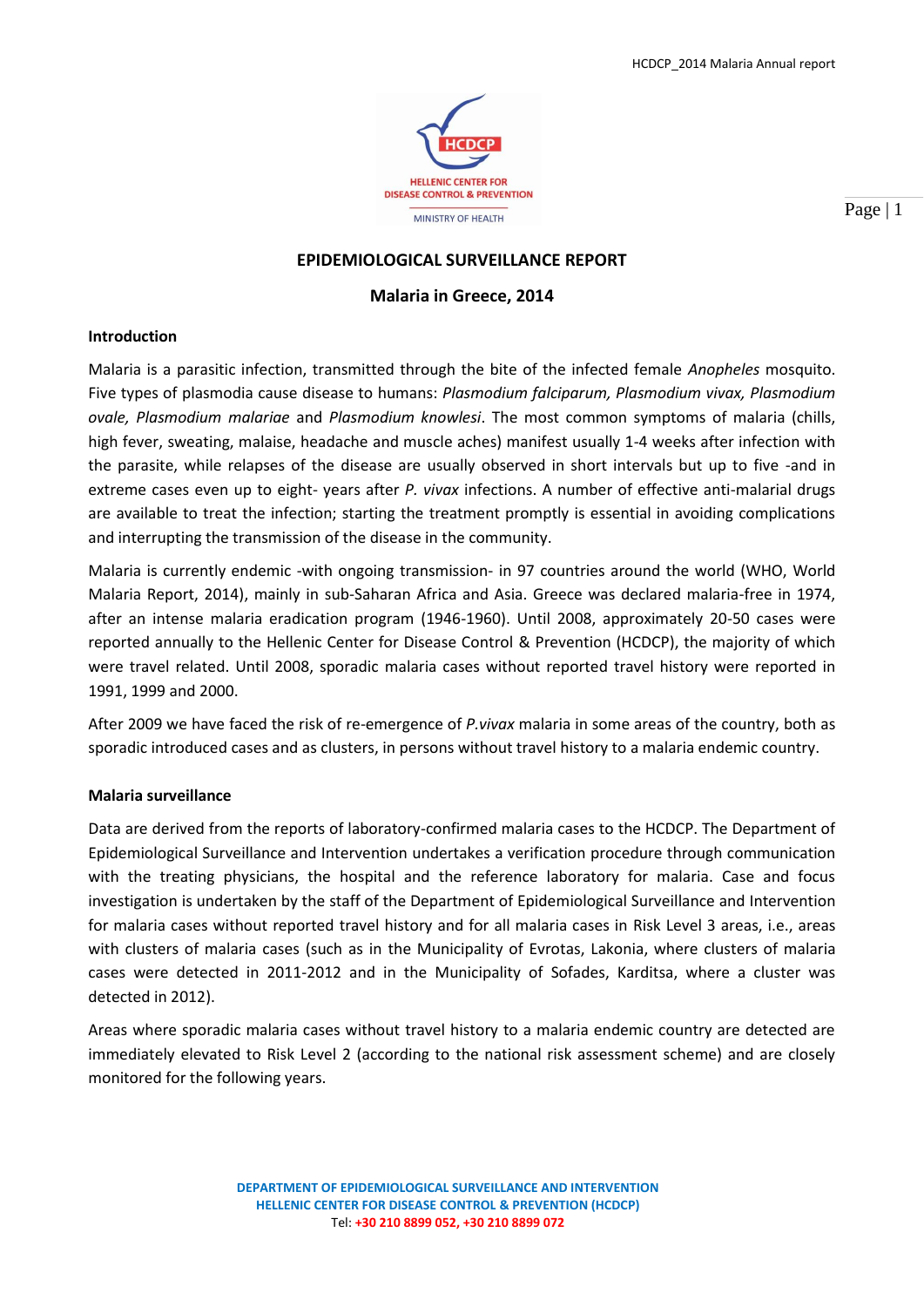## **Malaria surveillance data, 2009 – 2013**

The number of malaria cases reported to the HCDCP in 2009-2013 by year of symptom onset or infection and by epidemiological classification (imported/ locally-acquired) is presented in Table 1.

Table 1: Reported malaria cases by year of symptom onset<sup>1</sup> (for imported cases) or infection (for locally-  $\rm Page$  | 2 **acquired cases) and by epidemiological classification (imported/ locally-acquired), Greece, 2009 - 2013.**

| Year of symptom onset<br>/ infection | <b>Case classification</b> |                                     |              |
|--------------------------------------|----------------------------|-------------------------------------|--------------|
|                                      | <b>Imported cases</b>      | Locally-acquired cases <sup>2</sup> | <b>Total</b> |
| 2009                                 | 44                         |                                     | 51           |
| 2010                                 | 40                         | 4                                   | 44           |
| 2011                                 | 54                         | 42                                  | 96           |
| 2012                                 | 73                         | 20                                  | 93           |
| 2013                                 | 22                         | 3                                   | 25           |

1. Cases with no information regarding the year of symptom onset were classified according to the year of hospitalization or notification.

2. Known recorded relapses and locally-acquired *P.malariae* cases attributed to previous transmission periods (two cases in 2012) are not included in the Table.

It should be noted that the aforementioned case classification is based on epidemiological criteria (e.g., the history of recent travel within the last 3 years to a malaria endemic country). However, recent *Plasmodium* genotyping results suggest that a number of cases previously classified as "imported" are actually locally acquired (e.g. immigrants from malaria endemic countries residing in the Municipalities of Evrotas, Lakonia and Sofades, Karditsa, in transmission periods 2011-2012).

## **Malaria surveillance data, 2014**

In 2014, a total of 38 imported laboratory confirmed cases of malaria were reported to the HCDCP (12 cases in immigrants from malaria endemic countries and 26 in returning travellers). Of the 37 imported cases with known *Plasmodium species*, 31 cases were confirmed as *P.falciparum* infections (7 immigrants from malaria endemic countries and 24 in returning travellers) and 6 cases were confirmed as *P.vivax* infections (5 immigrants from malaria endemic countries and 1 in returning traveller). In 2014 no locally acquired case was recorded in Greece.

<span id="page-1-0"></span>The classification of all the malaria cases reported to the HCDCP in 2014 by place of residence/exposure and status of the patient (immigrants/traveller) is presented in [Table 2](#page-1-0).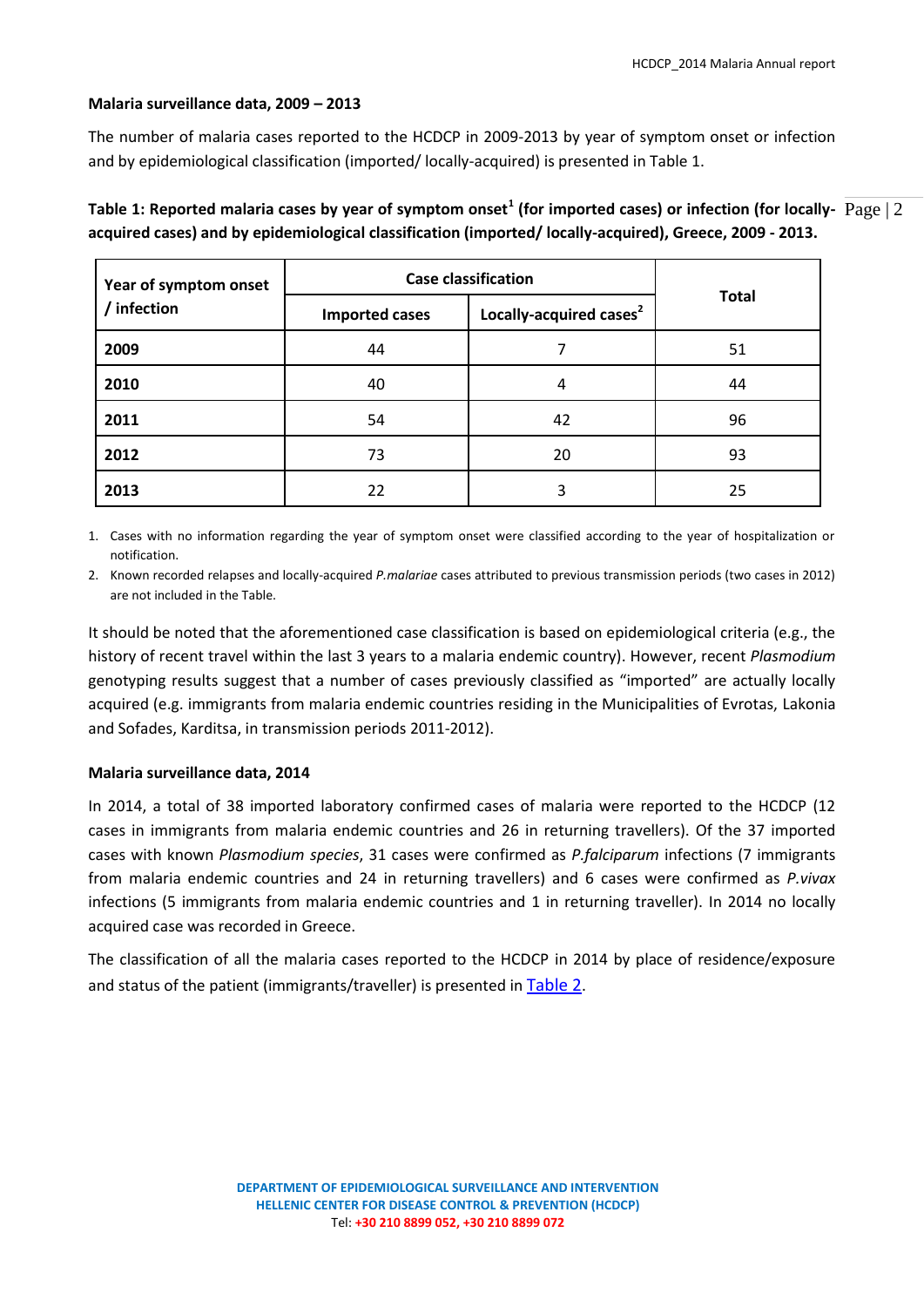Page | 3

|                                   | <b>Patient status</b>                        |                                           |                |
|-----------------------------------|----------------------------------------------|-------------------------------------------|----------------|
| <b>Regional Unit of residence</b> | Immigrants from malaria<br>endemic countries | Travelers to malaria<br>endemic countries | Total imported |
| <b>Central Section of Athens</b>  | 6                                            | 4                                         | 10             |
| North Section of Athens           | $\mathbf 0$                                  | $\overline{4}$                            | $\overline{4}$ |
| South Section of Athens           | $\mathbf 0$                                  | $\mathbf{1}$                              | $\mathbf{1}$   |
| <b>West Attica</b>                | $\mathbf{1}$                                 | $\mathbf{1}$                              | $\overline{2}$ |
| <b>East Attica</b>                | $\mathbf 0$                                  | $\overline{2}$                            | $\overline{2}$ |
| Arkadia                           | $\mathbf{1}$                                 | $\overline{0}$                            | $\mathbf{1}$   |
| Achaia                            | $\mathbf{1}$                                 | $\mathbf{1}$                              | $\overline{2}$ |
| Evros                             | $\mathbf 0$                                  | $\mathbf{1}$                              | $\mathbf{1}$   |
| Heraklion                         | $\mathbf{1}$                                 | $\mathbf{1}$                              | $\overline{2}$ |
| Kalymnos                          | $\mathbf 0$                                  | $\overline{2}$                            | $\overline{2}$ |
| Corinth                           | $\mathbf{1}$                                 | $\mathbf 0$                               | $\mathbf{1}$   |
| Lakonia                           | $\mathbf 0$                                  | $\mathbf{1}$                              | $\mathbf{1}$   |
| Lasithi                           | $\mathbf{1}$                                 | $\mathbf{1}$                              | $\overline{2}$ |
| Lesvos                            | 0                                            | $\mathbf{1}$                              | $\mathbf{1}$   |
| Lemnos                            | $\mathbf 0$                                  | $\mathbf{1}$                              | $\mathbf{1}$   |
| Messinea                          | $\overline{0}$                               | $\overline{2}$                            | $\overline{2}$ |
| Piraeus                           | $\mathbf 0$                                  | $\overline{2}$                            | $\overline{2}$ |
| Pieria                            | $\mathbf 0$                                  | $\mathbf{1}$                              | $\mathbf{1}$   |
| <b>Total</b>                      | 12                                           | 26                                        | 38             |

**Table 2. Classification of imported reported malaria cases by Regional Unit of residence and patient status, Greece, 2014 (n=38)**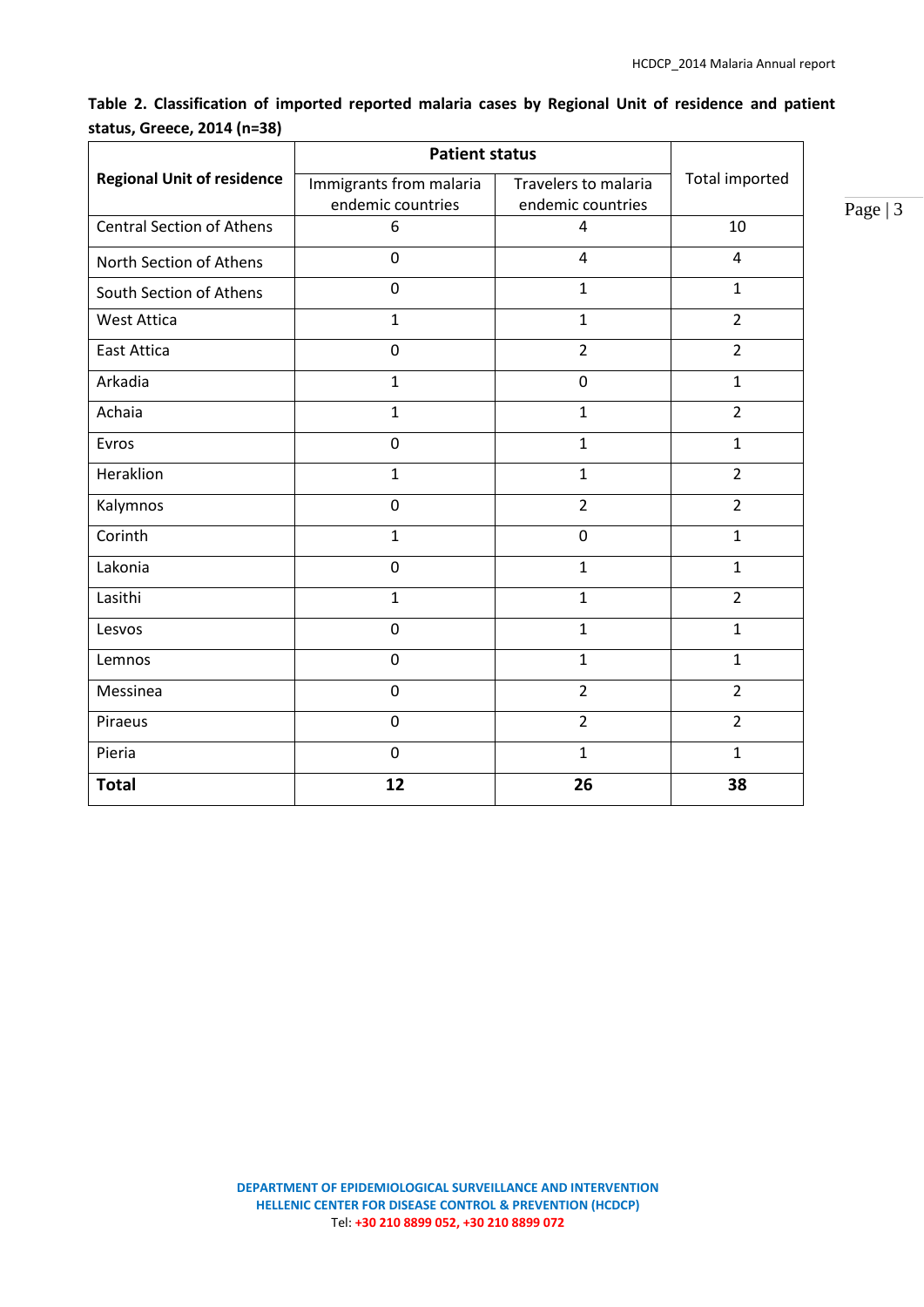# **HCDCP activities for the management of malaria, 2014**

taking into consideration the malaria cases reported in the last six years, the size and place of origin of  $\rm Page$  | 4 During spring 2012 the HCDCP developed an Action Plan for the Management of Malaria 2012-2015, which included a risk assessment scheme for the re-emergence of malaria in the different areas of Greece. Based on this risk assessment, all areas (Regions, Municipalities) in Greece were assigned a Risk Level from 0-3, migrant population in the area and the ecological parameters in each area.

Activities to control malaria are implemented by HCDCP, in collaboration with a national project "*Integrated Surveillance and control programme for West Nile Virus and malaria in Greece*" (www.malwest.gr) coordinated by the University of Thessaly, and include:

# **I. Enhanced malaria surveillance activities**

- **Case investigation:** HCDCP investigates all notified malaria cases in order to classify them as imported or locally acquired. For locally-acquired cases or imported cases in receptive areas, an in-depth interview with the patient is conducted, in order to identify the place of exposure and the risk for further local transmission.
- **Immediate communication to stakeholders and health professionals** at national and local level, after  $\bullet$ the reporting of each locally-acquired malaria case to the HCDCP:
	- i. Hierarchy of the Ministry of Health,
	- ii. Regional public health authorities,
	- iii. Working Group for the designation of VBD affected areas,
	- iv. National Centre for Blood Donation, responsible for the relevant blood safety measures,
	- v. Physicians practicing in the affected area, to raise their awareness for investigating suspect cases.
- **Focus investigation – reactive case detection in the focus of the diagnosed case**: HCDCP investigation teams are deployed after the detection of each locally acquired case to perform a "focus investigation", in an area indicated by the epidemiological, entomological and environmental investigation. In this activity, all immigrants from malaria endemic countries in the focus are tested for malaria (RDT, microscopy and PCR), while individuals from non-endemic countries are screened for malaria compatible symptoms and tested for malaria accordingly. Fever screening is repeated on a weekly basis for a month after the initial investigation.

In 2014 HCDCP staff -in collaboration with local public health authorities- performed focus investigation for three imported cases in receptive (rural) areas, as well as raising awareness of the physicians working in these areas.

- **Environmental and vector investigation** is performed in the area after the detection of each locally acquired malaria case, in order to identify *Anopheles* breeding sites and other risk factors for local transmission.
- **Proactive malaria case detection in Evrotas Municipality, Lakonia:** The HCDCP, in collaboration with the national project "*Integrated Surveillance and control programme for West Nile Virus and malaria in Greece",* deployed -for the third consecutive transmission period- a field team in the area of Evrotas, Lakonia from April to December 2014. A significant number of immigrants from malaria endemic countries (Pakistan and Afghanistan, etc) live and work in Evrotas. From May to November 2014, the number of immigrants from endemic countries recorded in 14 villages ranged between 450 and 670 persons. A registry of all residences and residents has been in place since 2012. During the field visits, health promotion information was provided for protection against mosquitoes and fever screening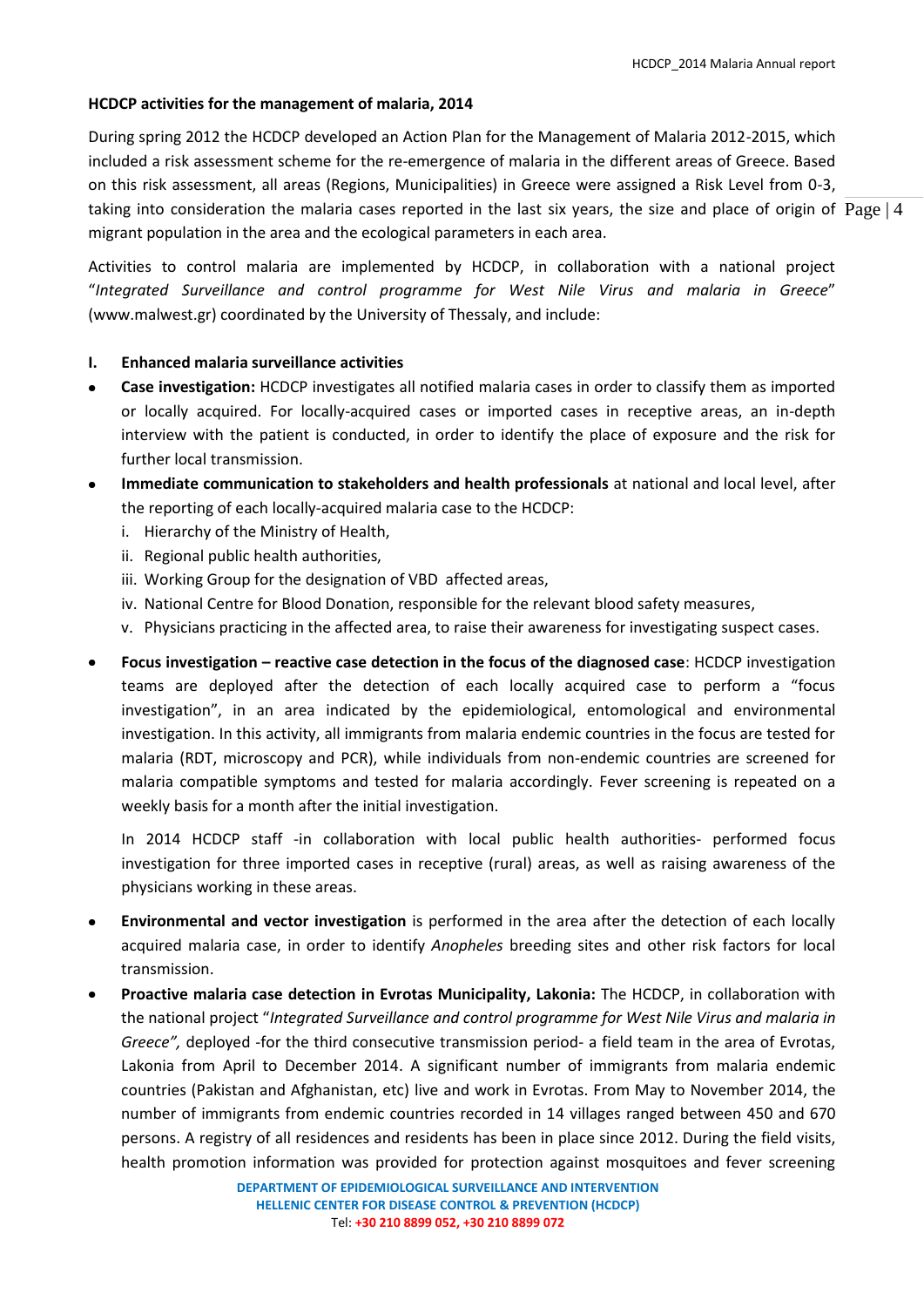and/or testing for malaria was performed regularly. In 2014 fever screening visits were performed on average every 7-10 days for the target population in the area (immigrant and Roma populations).

- *Greece",* deployed a field team in the area of Sofades Municipality, Karditsa from July to November  $\frac{}{\text{Page } | 5}$ **Proactive malaria case detection in Sofades Municipality, Karditsa:** The HCDCP, in collaboration with the national project "*Integrated Surveillance and control programme for West Nile Virus and malaria in*  2014. A significant number of immigrants from malaria endemic countries live and work in this area during summer. From July to October 2014, the number of immigrants from endemic countries recorded in 5 villages ranged between 150 and 250. During the field visits, a registry of all residences and residents was created, health promotion information was provided for protection against mosquitoes and fever screening and/or testing for malaria was performed regularly. In 2014 fever screening visits were performed on average every 14 days for the target population in the area (immigrants from endemic countries).
- **Malaria screening in immigrants from endemic countries** residing in an immigration detention center in Evros Regional Unit, in the area were two locally acquired cases were recorded in 2013.
- **Enhancing laboratory diagnosis of malaria:** In 2014, HCDCP distributed Rapid Diagnostic Tests (RDTs) for malaria to hospitals and Health Centers in areas with recently recorded local malaria transmission and areas with large populations of immigrants from endemic countries (large urban centers, areas with immigration detention centers, irregular points of entry for undocumented immigrants) aiming at prompt diagnosis and treatment of malaria cases. Approximately 3,000 RDTs for malaria were distributed in 2014 in 106 Health Units. RDTs have contributed significantly to the early detection of malaria cases in our experience and have been proven a valuable field tool. Furthermore, HCDCP recommends and facilitates the samples to be sent from any laboratory to the reference laboratory, for confirmation and/ or further genotyping.
- **II. Administration of antimalarial drugs to immigrants from malaria endemic countries:** In 2014, following the decision of the HCDCP Working Group on Vector-borne Diseases and the approval of the Committee for the Control of Tropical Diseases of the Ministry of Health, the field team in Lakonia delivered for the second transmission period one course of antimalarials for *P.vivax* infection (Chloroquine + Primaquine) to all immigrants from malaria endemic countries who lived in the Municipality of Evrotas. This therapeutic intervention was provided using Directly Observed Treatment (DOT) protocols with the informed consent of the participating immigrants and following testing of G6PD levels. The antimalarial course targeted *P.vivax* hypnozoites in order to reduce the reservoir and interrupt transmission of the disease. In 2014, DOT antimalarial therapy was administered to 232 persons in the area of Evrotas.
- **III. Standardization of the malaria treatment in Greece,** according to treatment guidelines developed by the HCDCP with the input of experts in infectious diseases. In order to follow up the effectiveness of treatment, a specific protocol is also recommended to monitor patients during and after treatment completion. HCDCP have secured supply of specific anti-malarial medicines for timely distribution to Health Units and treating of patients.
- **IV. Increase awareness amongst health professionals** for the diagnosis and management of malaria. In 2014, HCDCP staff delivered presentations and organized seminars for health professionals in 19 Health Centers/Hospitals in areas where locally acquired cases had occurred. Informative letters were also sent to all hospitals.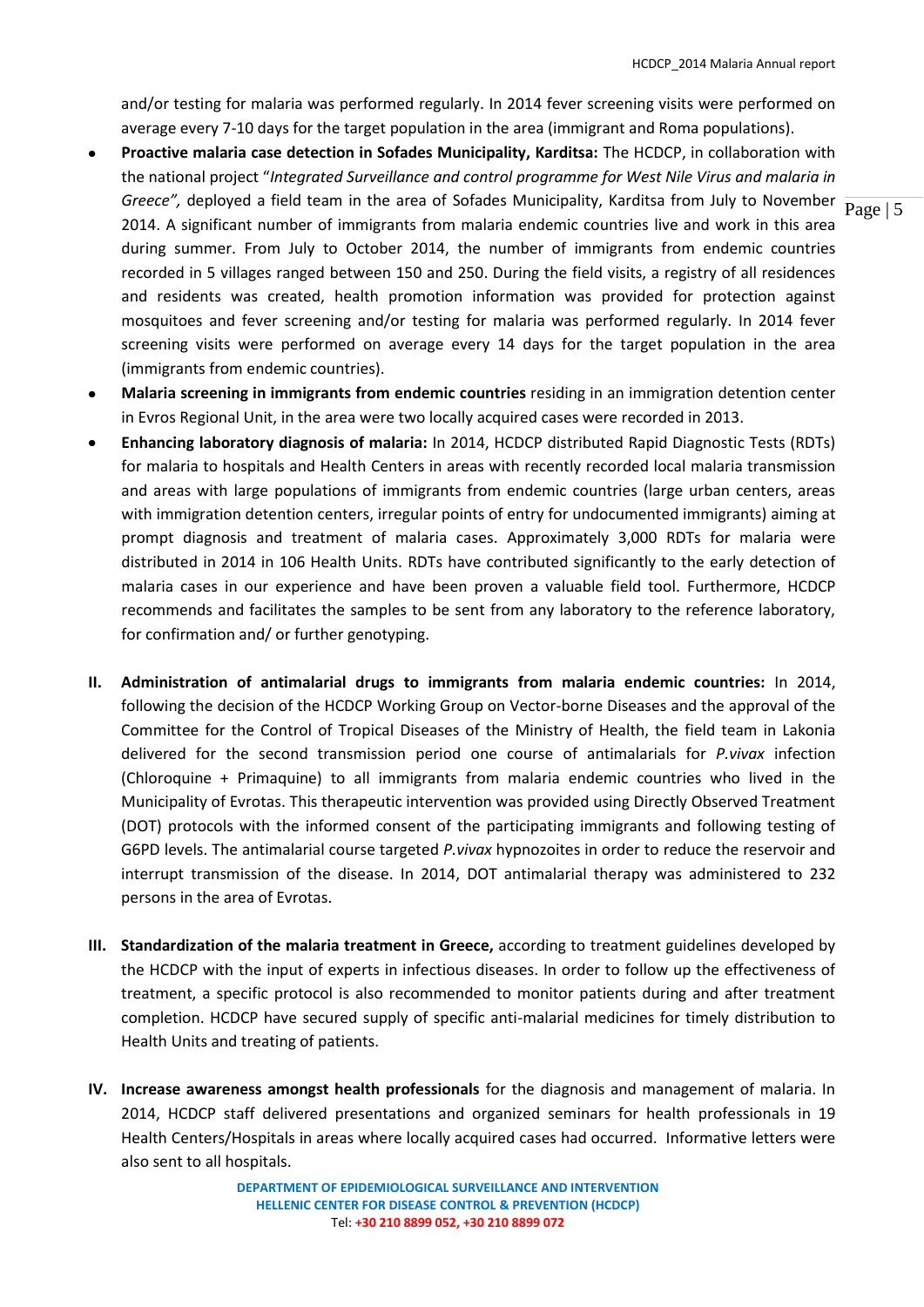- **V. Communication to the public** on malaria and personal protection measures against mosquitoes:
- recorded in the previous years, in collaboration with local authorities. Educational material is available Page  $\vert$  6 HCDCP distributed in 2014 10,000 leaflets with educational material for the public on the precautions against mosquito bites in 12 Municipalities and 8 Regional Units where local malaria transmission was on the KEELPNO website [\(www.keelpno.gr\)](http://www.keelpno.gr/).

- A video advertisement with information on protection measures against mosquito bites was disseminated during the summer months.
- HCDCP organized and conducted in 2014 public meetings in areas where local transmission was  $\bullet$ recorded in 2013, in collaboration with local public health authorities. More specifically, HCDCP performed in June 2014 five public meetings in the Municipality of Sofades, Karditsa and participated in May 2014 in a public meeting in the Municipality of Alexandroupolis, Evros.
- **VI. Coordination of an intersector Working Group (WG) on the designation of affected areas by vector borne diseases.** This WG considers all available epidemiological data and decides on the characterization of affected areas, which is then used by the National Centre for Blood Donation to issue guidance on blood safety. The list of affected municipalities is published on our website [\(www.keelpno.gr\)](http://www.keelpno.gr/) and updated regularly according to reported cases. According to the experts in this WG, as of 30<sup>th</sup> January 2015, no Municipality in the country is considered affected by malaria.

#### **VII. Vector control activities - Entomological surveillance:**

- **Raising awareness about vector borne diseases and guidance to Regional Authorities:** HCDCP communicates regularly with all Regional Authorities in Greece recommending the timely planning, organization and implementation of integrated vector control programmes, identifying the high risk areas. Detailed technical guidance was communicated by the HCDCP to the Regional Administrations all over the country, in order to assist them to implement on time the calls for tender for integrated vector control programs.
- **Distribution and placement of Long Lasting Insecticide-treated Nets (LLINs) to immigrants:**  According to WHO and ECDC guidance, HCDCP distributed LLINs to immigrants in Risk Level 3 areas, along with mosquito repellent coils:
	- i. in the Municipality of Evrotas, Lakonia, after obtaining a special permit from the Ministry of Agriculture, approximately 418 LLINs were distributed in immigrants, and
	- ii. in the Municipality of Sofades, Karditsa, LLINs were distributed in seven immigrants residencies.
- **Implementation of indoor residual spraying (IRS):** The HCDCP field team was responsible for the  $\bullet$ communication ahead of the IRS applications and for indicating immigrants' residencies in Evrotas Municipality. IRS in this area was conducted in 2014 by the Regional authority of Peloponnese.
- **Entomological surveillance**: The HCDCP, in collaboration with the Department of Parasitology,  $\bullet$ Entomology and Tropical Diseases of the National School of Public Health, the MALWEST project, local authorities and the subcontractors of the local mosquito control programs, implemented for the 2014 transmission period active entomological surveillance covering the majority of the country (59 adult mosquito traps were placed in 31 Regional Units, in 10 Regions, every 15 days, from June to October 2014). The entomological data were immediately communicated to all national, regional and local